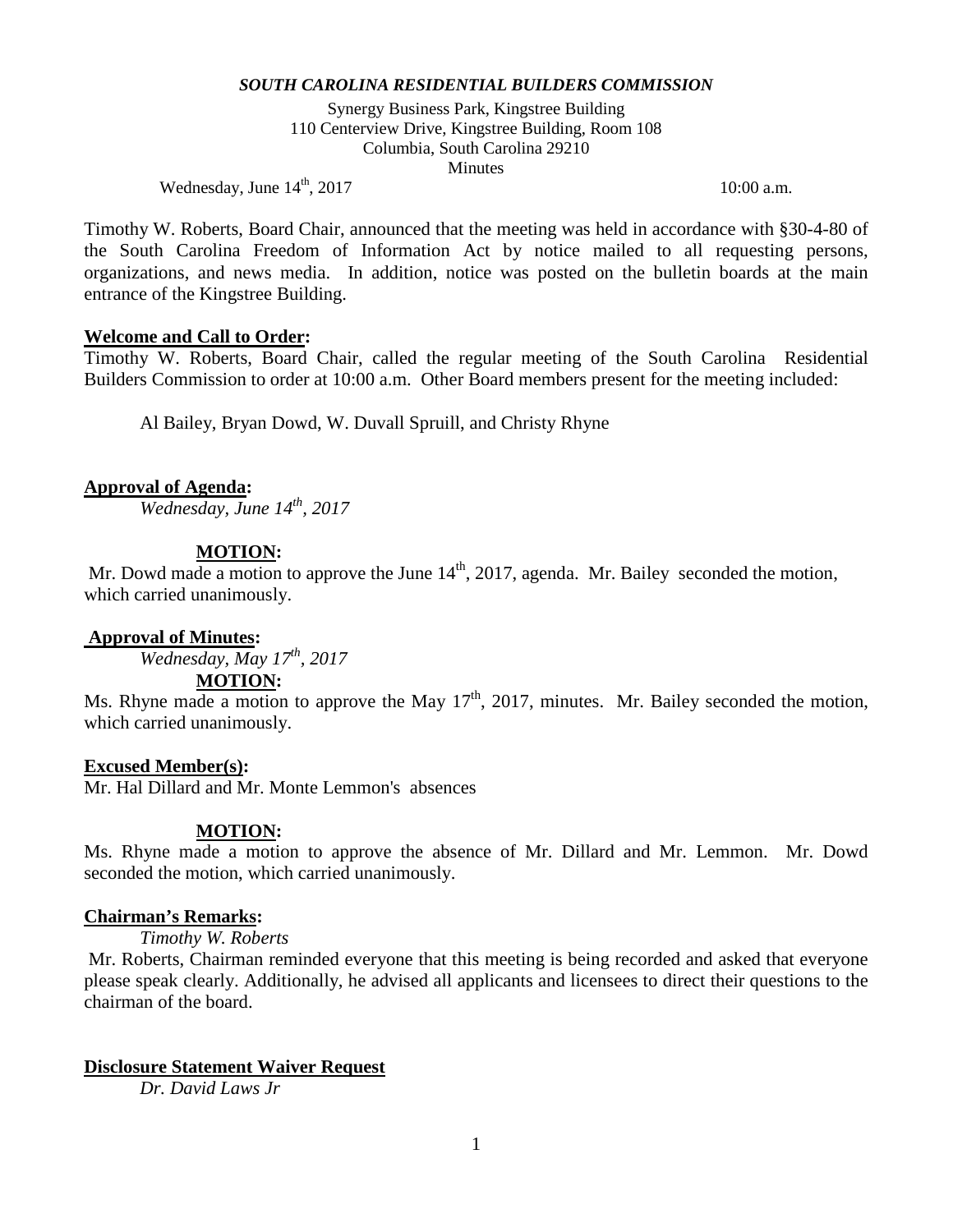Synergy Business Park, Kingstree Building 110 Centerview Drive, Kingstree Building, Room 108 Columbia, South Carolina 29210 **Minutes** 

Wednesday, June  $14^{\text{th}}$ , 2017 10:00 a.m.

The Commission held a hearing regarding Dr. David Laws Jr's request for a waiver of the disclosure statement under the owner/builder exemption. Dr. Laws appeared before the Commission and waived his right to counsel.

# **MOTION:**

Mr. Bailey made a motion to approve the request for waiver of the disclosure statement. Ms. Rhyne seconded the motion, which carried unanimously.

## **Memorandum of Agreement**

*Coleman Owensby Case# 2016-327*

Mr. Coleman Owensby appeared before the Commission and was represented by Mr. Jonathan Harvey, Esq. Mr. Daniel Gourley, Esq. represented the State. Mr. Owensby answered questions from the Commission. Mr. Gourley requested that the Commission accept the Memorandum of Agreement (MOA).

## **MOTION:**

Mr. Bailey made a motion to accept the MOA, assess a Five Hundred Dollar (\$500) fine for violation and allow Home-owner to call on bond up to Five thousand Dollars (\$5,000). Mr. Dowd seconded the motion. Motion failed.

# **MOTION:**

Mr. Bailey made a motion to enter into executive session to receive legal advice in the matter of Mr. Coleman Owensby. Mr. Dowd seconded the motion, which carried unanimously.

# **MOTION:**

Mr. Bailey made a motion to exit executive session after receiving legal advice in the matter of Mr. Coleman Owensby. Mr. Dowd seconded the motion, which carried unanimously.

# **MOTION:**

Mr. Dowd made a motion to assess a fine of Two Thousand Five Hundred Dollar (\$2,500) fine for the violation, but should respondent provide proof of payment to the home-owner in the amount of Five Thousand Dollars (\$5,000), the fine would be reduced to Five Hundred Dollars (\$500). If payment of \$5,000 not made to the Home-owner, then the Home-Owner could call on the bond for \$5,000. Mr. Bailey seconded the motion, which did not carry unanimously. Mr. Spruill opposed.

## **Application/License Reviews:**

## *Jason Brockman*

The Commission held an application review regarding Jason Brockman. Mr. Brockman appeared before the Commission and waived his right to counsel.

# **MOTION:**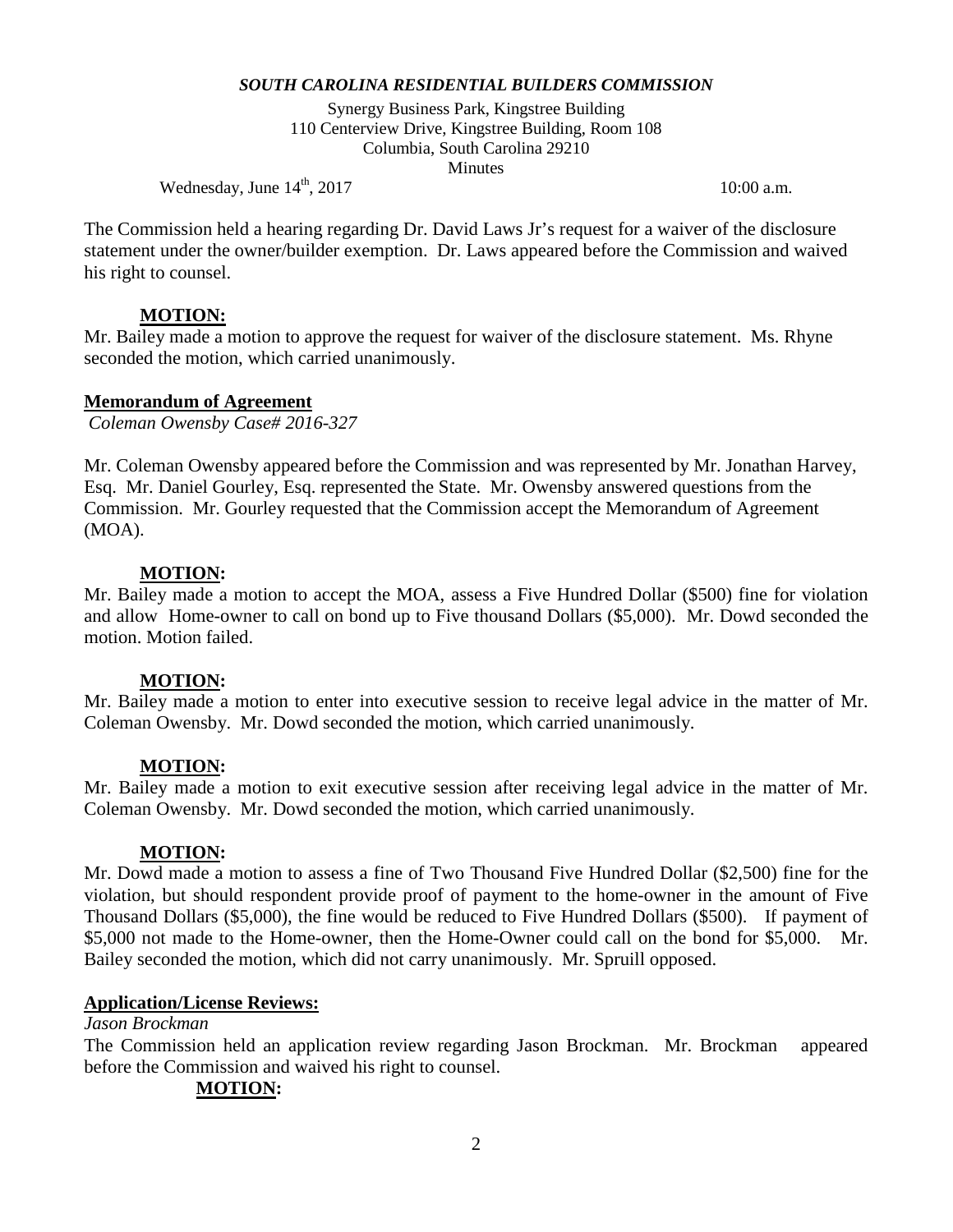Synergy Business Park, Kingstree Building 110 Centerview Drive, Kingstree Building, Room 108 Columbia, South Carolina 29210 **Minutes** 

Wednesday, June  $14^{\text{th}}$ , 2017 10:00 a.m.

Mr. Spruill made a motion to deny Mr. Brockman's request for a Specialty Registration at this time. Mr. Dowd seconded the motion, which carried unanimously.

## *John Tinsley*

The Commission held an application review regarding Mr. Harry Loyd. Mr. Loyd appeared before the Commission, along with his witness, Ms. Kathyrn Tinsley, and waived his right to counsel.

## **MOTION:**

Mr. Dowd made a motion to approve Mr. Tinsley's specialty registration. Mr. Bailey seconded the motion, which carried unanimously.

## *Brycen Questad*

The Commission held an application review regarding Mr. Brycen Questad. Mr. Questad appeared before the Commission and waived his right to counsel.

## **MOTION:**

Mr. Dowd made a motion to go into executive session to receive legal advice regarding Mr. Questad's application. Ms. Rhyne seconded the motion, which carried unanimously.

## **MOTION:**

Mr. Dowd made a motion to exit executive session after receiving legal advice regarding Mr. Questad's application. Ms. Rhyne seconded the motion, which carried unanimously.

## **MOTION:**

Mr. Bailey made a motion to deny Mr. Questad's request until a new affidavit is received. Mr. Dowd seconded the motion, which carried unanimously.

## *Michael Matthews*

The Commission held an application review regarding Mr. Michael Matthews. Mr. Matthews appeared before the Commission, along with a witness, Mr. Josh Cave, and waived his right to counsel.

## **MOTION:**

Mr. Dowd made a motion to allow Mr. Matthews to sit for the exam. Mr. Bailey seconded the motion, which carried unanimously.

## *George Hinerman*

The Commission held an application review regarding Mr. George Hinerman. Mr. Hinerman appeared before the Commission and waived his right to counsel.

# **MOTION:**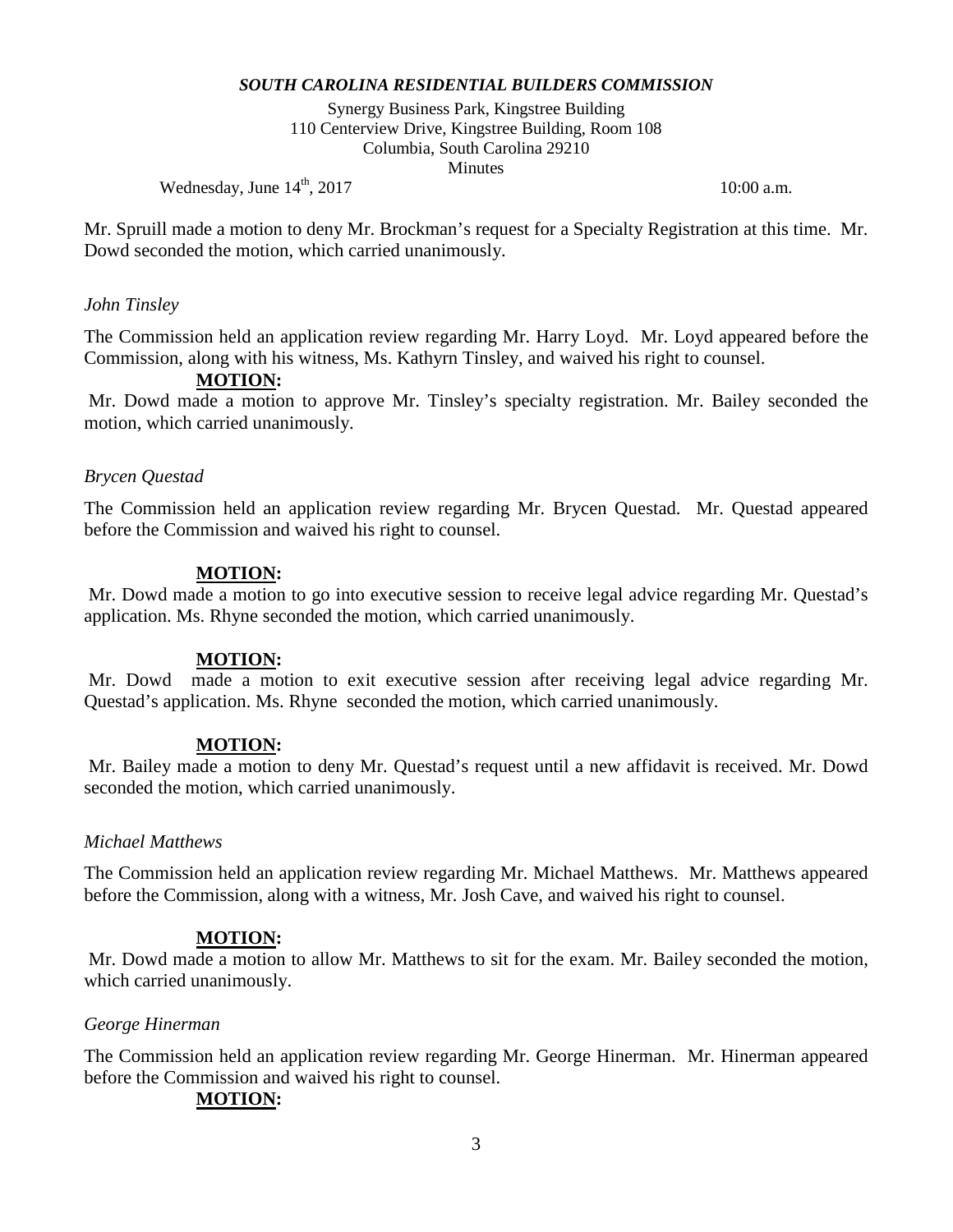Synergy Business Park, Kingstree Building 110 Centerview Drive, Kingstree Building, Room 108 Columbia, South Carolina 29210 **Minutes** 

Wednesday, June  $14^{\text{th}}$ , 2017 10:00 a.m.

Mr. Bailey made a motion to allow Mr. Hinerman to sit for the exam. Mr. Dowd seconded the motion, which carried unanimously.

### *Aaron Sanders*

The Commission held an application review regarding Mr. Aaron Sanders. Mr. Sanders appeared before the Commission and waived his right to counsel.

## **MOTION:**

Mr. Bailey made a motion to allow Mr. Sanders to sit for the exam. Mr. Dowd seconded the motion, which carried unanimously.

## *Christopher Woodell*

The Commission held an application review regarding Mr. Christopher Woodell. Mr. Woodell appeared before the Commission and waived his right to counsel.

## **MOTION:**

Ms. Rhyne made a motion to allow Mr. Woodell to sit for the exam. Mr. Dowd seconded the motion, which carried unanimously.

## *Benjamin Goin II*

The Commission held an application review regarding Mr. Benjamin Goin II. Mr. Goin appeared before the Commission, along with a witness, Mr. Benjamin Goin, and waived his right to counsel.

## **MOTION:**

Mr. Bailey made a motion to allow Mr. Goin to sit for the exam. Mr. Spruill seconded the motion, which carried unanimously.

# *Larry Woodell*

The Commission held an application review regarding Mr.Larry Woodell. Mr. Woodell appeared before the Commission and waived his right to counsel.

# **MOTION:**

Mr. Dowd made a motion to allow Mr. Woodell to sit for the exam. Ms. Rhyne seconded the motion, which carried unanimously.

## *Toby Greenleaf*

Mr. Greenleaf did not appear before the Commission.

## **MOTION:**

No motions were made.

*Anthony Cordell Jr*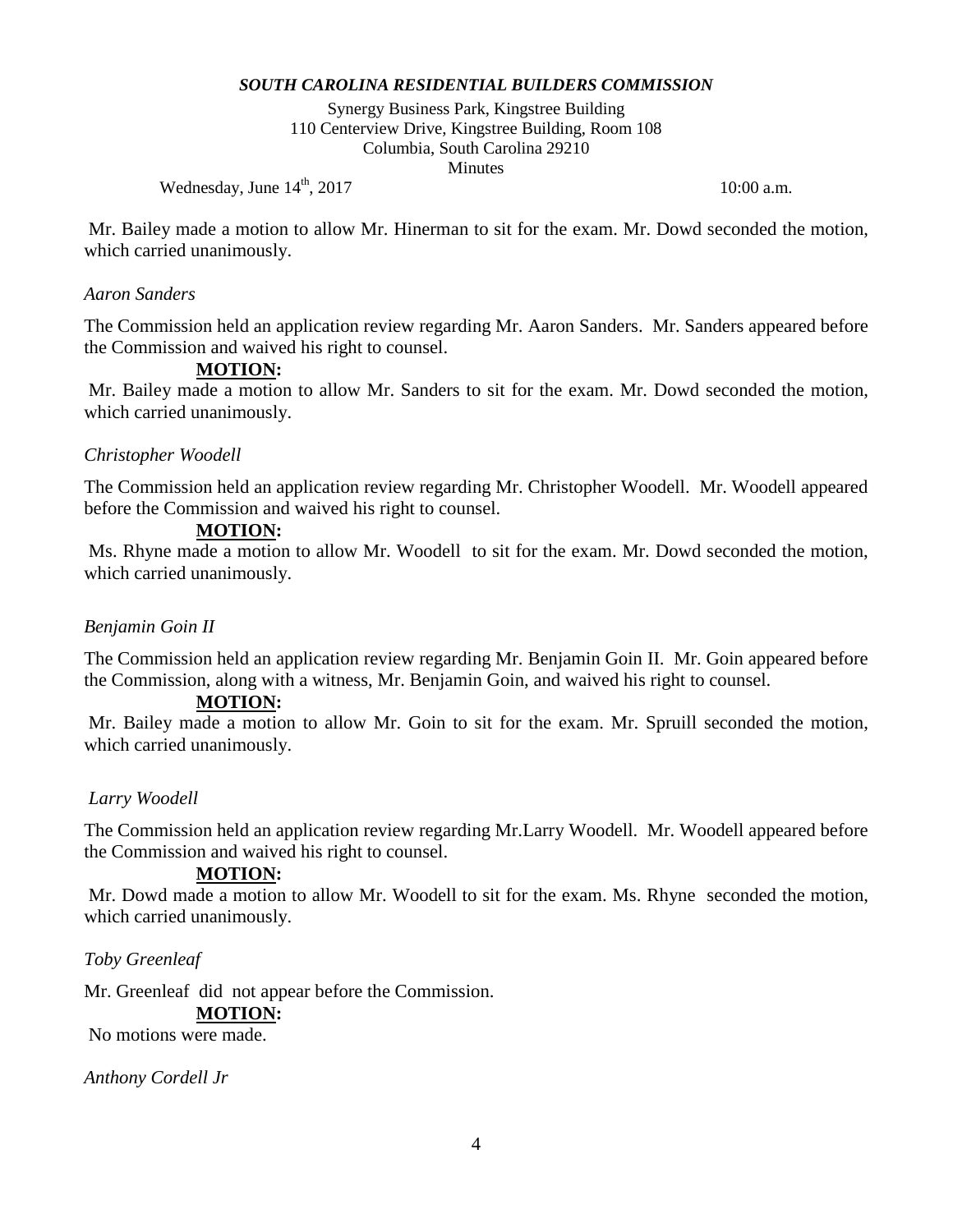Synergy Business Park, Kingstree Building 110 Centerview Drive, Kingstree Building, Room 108 Columbia, South Carolina 29210 **Minutes** 

Wednesday, June  $14^{\text{th}}$ , 2017 10:00 a.m.

The Commission held an application review regarding Mr. Anthony Cordell Jr. Mr. Cordell appeared before the Commission and waived his right to counsel.

### **MOTION:**

Mr. Bailey made a motion to allow Mr. Cordell to sit for the exam. Ms. Rhyne seconded the motion, which carried unanimously.

## *Darryl Herrin*

The Commission held an application review regarding Mr. Darryl Herrin. Mr. Herrin appeared before the Commission and waived his right to counsel.

### **MOTION:**

Mr. Bailey made a motion to allow Mr. Herrin to sit for the exam. Ms. Rhyne seconded the motion, which did not carry unanimously. Mr. Dowd opposed.

#### *Christopher Raper*

The Commission held an application review regarding Mr. Christopher Raper. Mr. Raper appeared before the Commission and waived his right to counsel.

#### **MOTION:**

Mr. Bailey made a motion to allow Mr. Raper to sit for the exam. Mr. Dowd seconded the motion, which carried unanimously.

#### *Gary Chowansky*

The Commission held an application review regarding Mr. Gary Chowansky. Mr. Chowansky appeared before the Commission, along with a witness, Mr. Larry Chowansky, and waived his right to counsel.

## **MOTION:**

Ms. Rhyne made a motion to allow Mr. Chowansky to sit for the exam. Mr. Bailey seconded the motion, which carried unanimously.

#### *Andrew Schuler*

The Commission held an application review regarding Mr. Andrew Schuler. Mr. Schuler appeared before the Commission and wavied his right counsel.

## **MOTION:**

Ms. Rhyne made a motion to allow Mr. Schuler to sit for the exam. Mr. Bailey seconded the motion, which carried unanimously.

*Travis Cummins*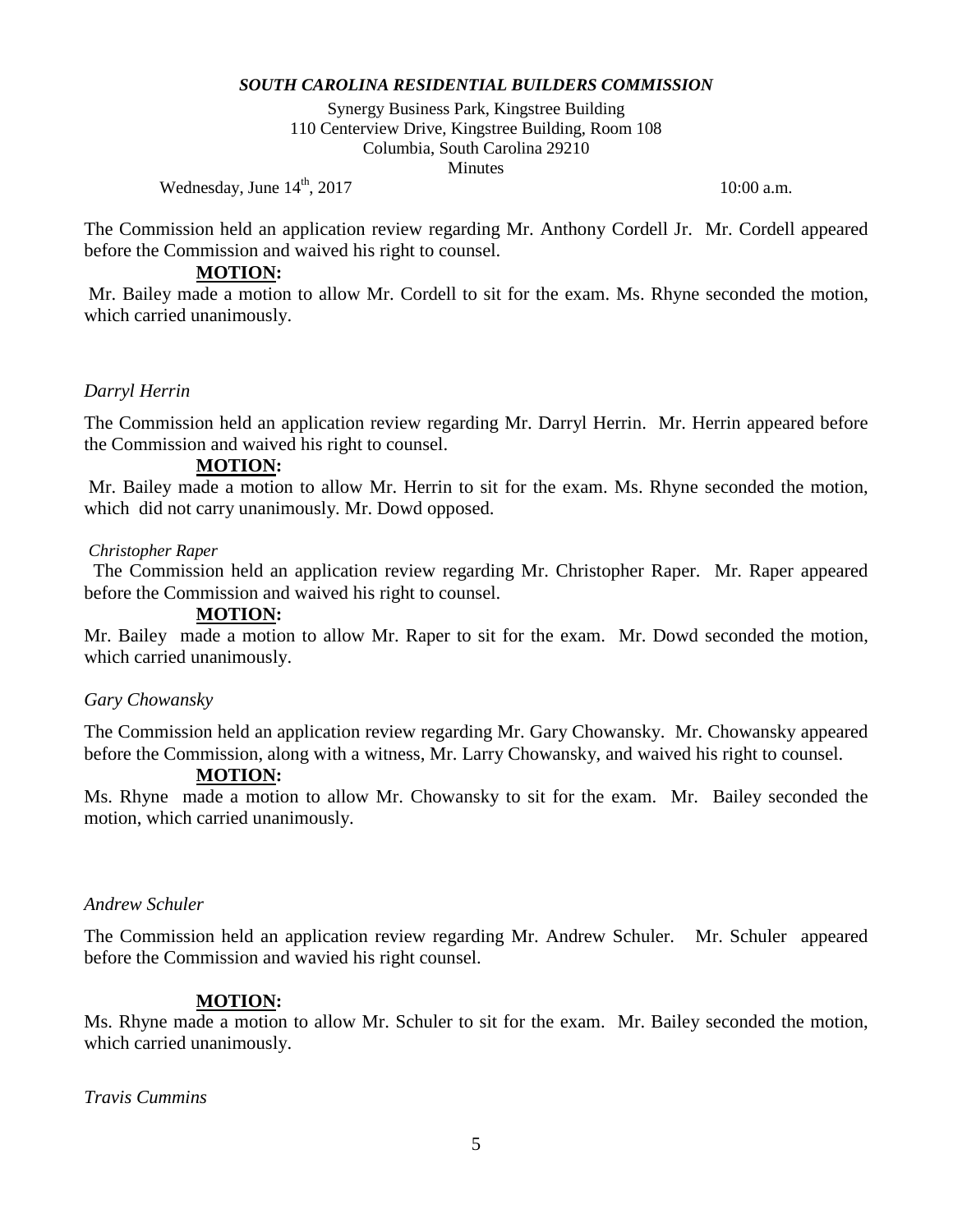Synergy Business Park, Kingstree Building 110 Centerview Drive, Kingstree Building, Room 108 Columbia, South Carolina 29210 **Minutes** 

Wednesday, June  $14^{\text{th}}$ , 2017 10:00 a.m.

The Commission held an application review regarding Mr. Travis Cummins. Mr. Cummins appeared before the Commission and waived his right to counsel.

#### **MOTION:**

Mr. Bailey made a motion to allow Mr. Cummins to sit for the exam. Mr. Dowd seconded the motion, which carried unanimously.

### *Alecia Smith -Ross*

The Commission held an application review regarding Ms. Alecia Smith -Ross. Ms. Smith -Ross appeared before the Commission, along with a witness, Mr. Carl Ross, and waived her right to counsel.

### **MOTION:**

Mr. Spruill made a motion to allow Ms. Smith-Ross to sit for the exam. Mr. Bailey seconded the motion, which carried unanimously.

### *Joseph Brown*

The Commission held an application review regarding Mr. Joseph Brown. Mr. Brown appeared before the Commission and waived his right to counsel.

## **MOTION:**

Mr. Bailey made a motion to approve Mr. Kilburn for his specialty registration. Mr. Dowd seconded the motion, which carried unanimously.

#### *Christopher Kilburn*

The Commission held an application review regarding Mr. Christopher Kilburn. Mr. Kilburn appeared before the Commission and waived his right to counsel.

## **MOTION:**

Mr. Bailey made a motion to approve Mr. Kilburn for his specialty registration. Mr. Dowd seconded the motion, which carried unanimously.

#### *Joseph Bolger*

The Commission held an application review regarding Mr. Joseph Bolger. Mr. Bolger appeared before the Commission, along with a witness, Ms. Tammy Bolger. and waived his right to counsel.

#### **MOTION:**

Mr. Dowd made a motion to approve Mr. Bolger for his specialty registration. Ms. Rhyne seconded the motion, which carried unanimously.

## **Reinstatements:**

#### *James Dill*

The Commission held an application review regarding Mr. James Dill. Mr. Dill appeared before the Commision and waived his right to cousnel.

## **MOTION:**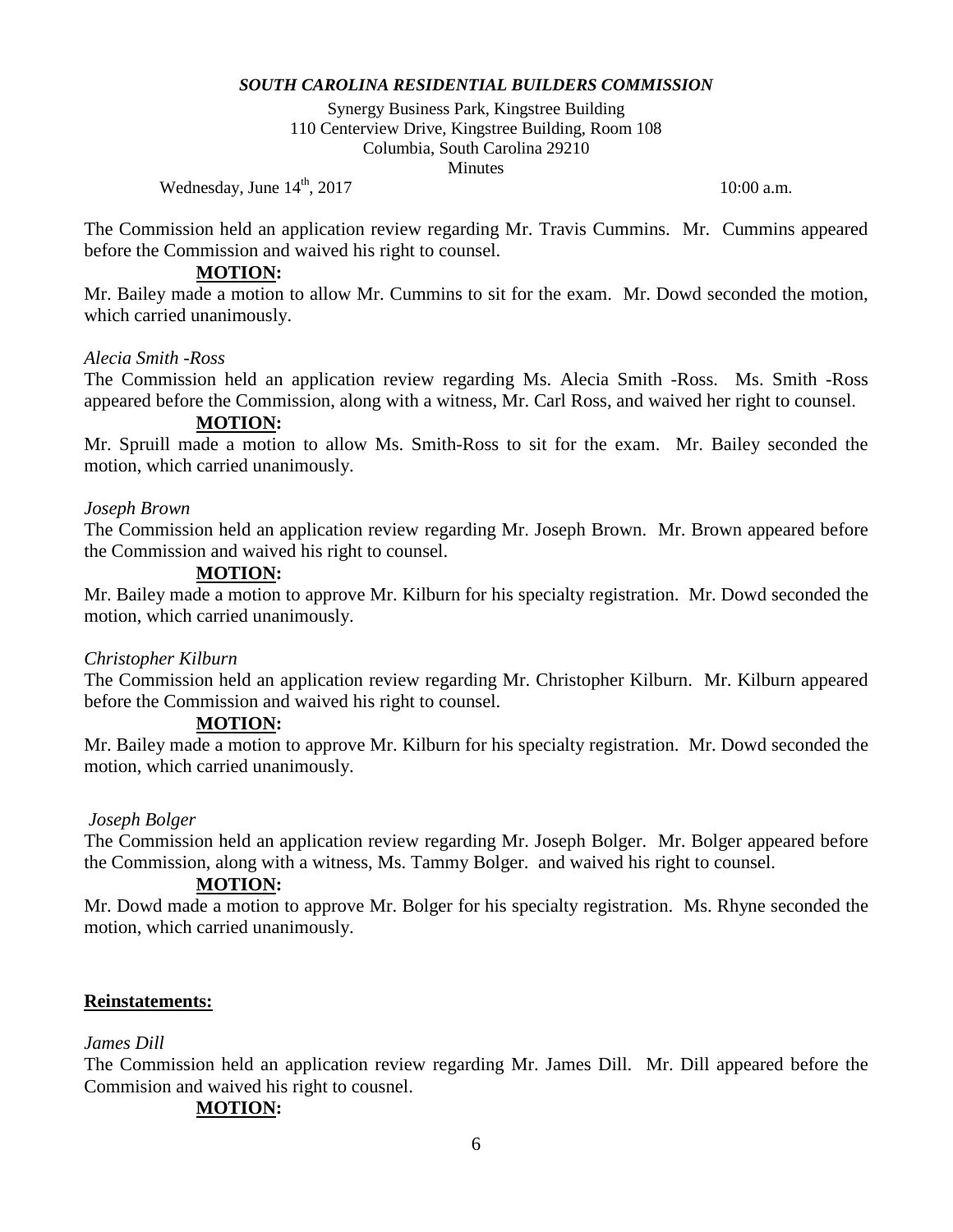Synergy Business Park, Kingstree Building 110 Centerview Drive, Kingstree Building, Room 108 Columbia, South Carolina 29210 **Minutes** 

Wednesday, June  $14^{\text{th}}$ , 2017 10:00 a.m.

Ms. Rhyne made a motion to reinstate Mr. Dill's license with the condition that once the charges have been adjudicated Mr. Dill must report the outcome to Commission. Mr. Dowd seconded the motion, which carried unanimously.

## *William Adams*

The Commission held an application review regarding Mr. William Adams. Mr. Adams appeared before the Commission and wavied his right to counsel.

## **MOTION:**

Mr. Dowd made a motion to allow reinstate Mr. Adams license with the stipulation that he continue making payments under his Chapter 13Plan. Ms. Rhyne seconded the motion, which carried unanimously.

## **Request to Sit for The Home Inspector's Exam:**

*Paul Jerkins*

# **MOTION:**

Mr. Bailey made a motion to allow Mr. Jerkins to take the exam one more time this year but if he fails, he will have to wait the 12 month period before he can re-test. Mr. Dowd seconded the motion, which carried unanimously.

## **Request for Completion of NC waiver form:**

*Steven W. McGuinn*

# **MOTION:**

Ms. Rhyne made a motion to allow Janet to complete the NC Wavier form for Mr. McGuinn to the best of her ability. Mr. Spruill seconded the motion, which carried unanimously.

# **Hearing Officer Recommendations:**

*Phillip Edward Young Case# 2016-245*

Mr. Timothy Roberts was the hearing officer in the case and recused himself from the hearing.

# **MOTION:**

Mr. Dowd made a motion to accept the Hearing Officer's recommendation(s). Ms. Rhyne seconded the motion, which did carry unanimously.

## *Michael O'neil- Case # 2016-57*

Mr. Timothy Roberts was the hearing officer in the case and recused himself from the hearing.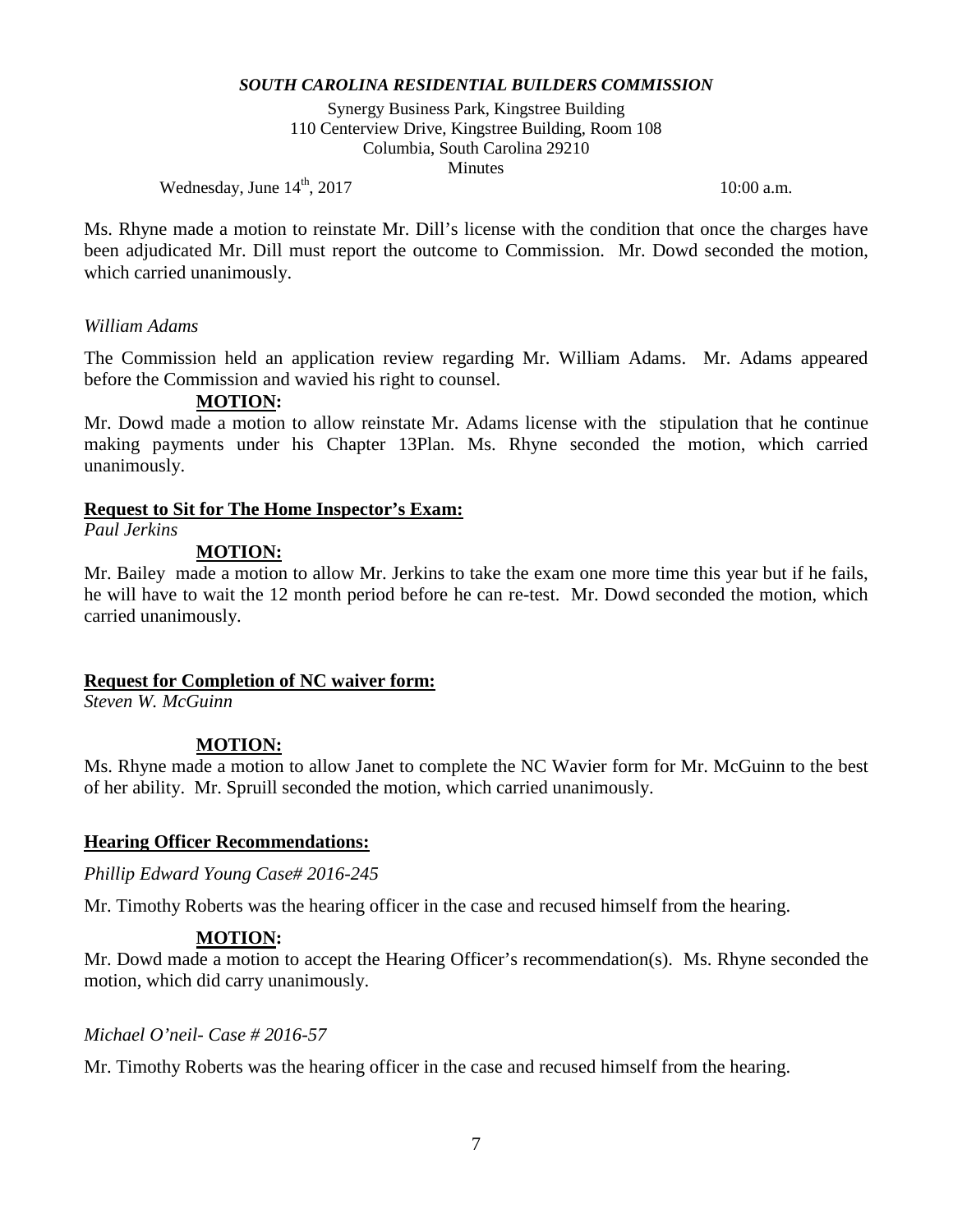Synergy Business Park, Kingstree Building 110 Centerview Drive, Kingstree Building, Room 108 Columbia, South Carolina 29210 **Minutes** 

Wednesday, June  $14^{\text{th}}$ , 2017 10:00 a.m.

### **MOTION:**

Mr. Dowd made a motion to accept the Hearing Officer's recommendation(s) and approve a bond claim in the amount of \$15,000. Ms. Rhyne seconded the motion, which did not carry unanimously. Mr. Spruill abstained.

## **Administrator's Remarks for Information:**

Administrator did not have any remarks.

## **Office of Investigations and Enforcement (OIE Report)**

*Todd Bond*

**OIE Status Report** – Mr. Bond present the OIE Report 430 complaints were received had been received to date with 245 active investigations, with 386 cases closed as of 06/12/2017.

## **Recommendation of Investigation Review Committee (IRC)**

*Recommendation of IRC* 

## **MOTION:**

Mr. Dowd made a motion to approve the Recommendation of IRC. Ms. Rhyne seconded the motion, which carried unanimously.

## *Resolution Guidelines*

## **MOTION:**

Ms. Rhyne made a motion to approve the Resolution Guidelines. Mr. Dowd seconded the motion, which carried unanimously.

## **Old Business:**

No old business discussed.

## **Public Comments:**

No comments made.

Mr. W. Duval Spruill announced that the June  $14<sup>th</sup>$ , 2017 would be his last meeting. He was stepping down for his appointment.

## **Date of Next Meeting:**

*Wednesday, July 12, 2017; 10:00 A.M., Meeting Room 108, Kingstree Building* The next meeting of the SC Residential Builders Commission will be held Wednesday July 12<sup>th</sup>, 2017, beginning at 10:00 A.M., at the Synergy Business Complex, Kingstree Building, Room 108, in Columbia, SC